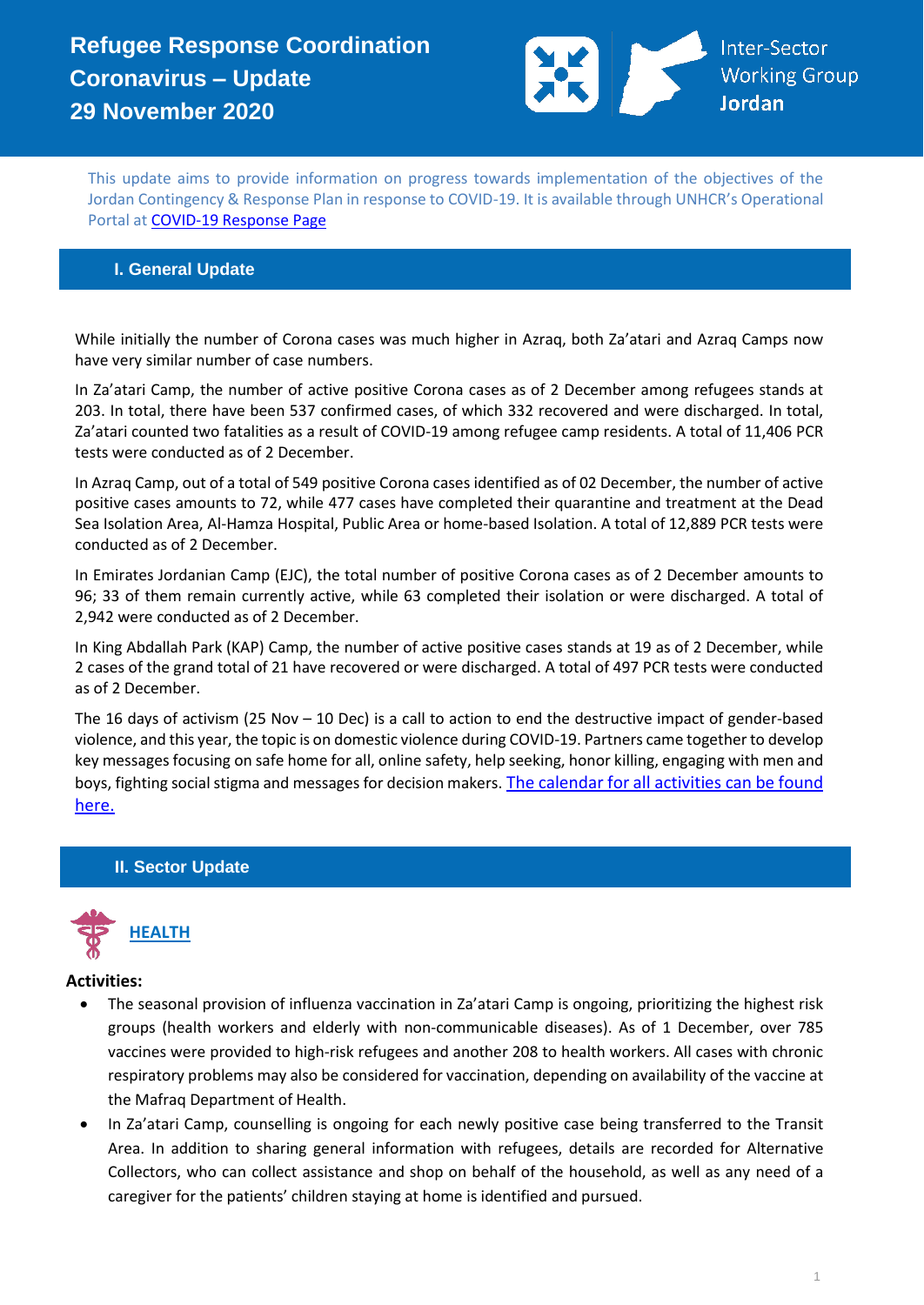- The COVID-19 Treatment Center (phase II) in Azraq Camp has been successfully completed, and the Center will be fully operational next week. The seasonal provision of influenza vaccination is ongoing in Azraq, prioritizing the high-risk groups.
- The Head of the Non-Communicable Diseases (NCD) department declared that MoH had the capacity of 4,000 isolation beds, 800 ICU beds and 600 respirators and that MoH field hospitals will have a bed capacity of 1,156 and 236 ICU beds.
- The Canadian Embassy announced a contribution of \$5 million to MoH for COVID-19 during the recent Jordan Health Development Partners Forum's meeting (JHDPF).



#### **Activities:**

- Since the beginning of COVID-19 emergency cash assistance, UNHCR and partners have assisted 51,058 unique families (45,332 Syrians and 5,726 Non-Syrians). Including the assistance provided in November (42,771 cases), UNHCR and partner have provided 86% of eligible cases with 3 months of assistance, 6% of eligible cases with 2 months of assistance and 8% of cases with one month of assistance for the time being only. Find more informatio[n here.](https://eur02.safelinks.protection.outlook.com/?url=https%3A%2F%2Fapp.powerbi.com%2Fview%3Fr%3DeyJrIjoiODhkYzhlMzMtNmRlMS00NTljLTllMTAtYTRkYWIzMmJlZDMwIiwidCI6ImU1YzM3OTgxLTY2NjQtNDEzNC04YTBjLTY1NDNkMmFmODBiZSIsImMiOjh9&data=04%7C01%7Ckrishnam%40unhcr.org%7C9424010ce9a24d26561b08d8978e0d97%7Ce5c37981666441348a0c6543d2af80be%7C0%7C0%7C637425983654831318%7CUnknown%7CTWFpbGZsb3d8eyJWIjoiMC4wLjAwMDAiLCJQIjoiV2luMzIiLCJBTiI6Ik1haWwiLCJXVCI6Mn0%3D%7C1000&sdata=NUk8zvDrbrg7rcpUUriNbmoOSZS1GVbibb16LFS4yGE%3D&reserved=0)
- In addition to the COVID-19 emergency cash assistance, UNHCR continues to provide ongoing monthly cash assistance to 33,000 households (30,000 Syrian and 3,000 Non-Syrian). UNHCR Basic Needs has also started to provide winterization assistance for this winter season. During the reporting period, UNHCR has booked 7,824 Non-Syrian cases for winter assistance.

#### **Challenges:**

• The economy in Jordan continues to struggle due to COVID-19 with very little income generating activities only, especially the service industry which normally provided economic opportunities to refugee population. There is need to continue the provision of COVID-19 emergency cash assistance to the vulnerable population beyond 2020. Continued and enough funds to cover these enhanced requirements for cash support remains a challenge.



- As part of the COVID-19 emergency response, WFP has included additional 5,593 refugee families (15,608 individuals) for food assistance since June and will be expanding further COVID-19 response caseload in the coming months.
- WFP continues to provide in-kind food assistance to the households which are quarantine due to COVID-19 in Azraq and Za'atari Camps.
- In celebration of the 16 Days of Activism Against Gender Based Violence, WFP will be joining national efforts in raising awareness on domestic violence, whereby one of the activities will include placing awareness raising material across WFP-contracted shops and bread selling points in camps which will includes information on domestic violence and where to get help.
- The second edition of Jordan Food Security Update with implications of COVID-19 has been published. With COVID-19 in Jordan under control, the Government of Jordan has managed the response proactively and mitigated potential immediate impacts on the availability of food to the population.
- Food security among vulnerable Jordanian households has remained largely stable as, with 15% of households showing a poor or borderline Food Consumption Score (FCS) in 2020 compared to 16% in 2018. Nevertheless, the extent of the damage to key components of the food supply chain is still not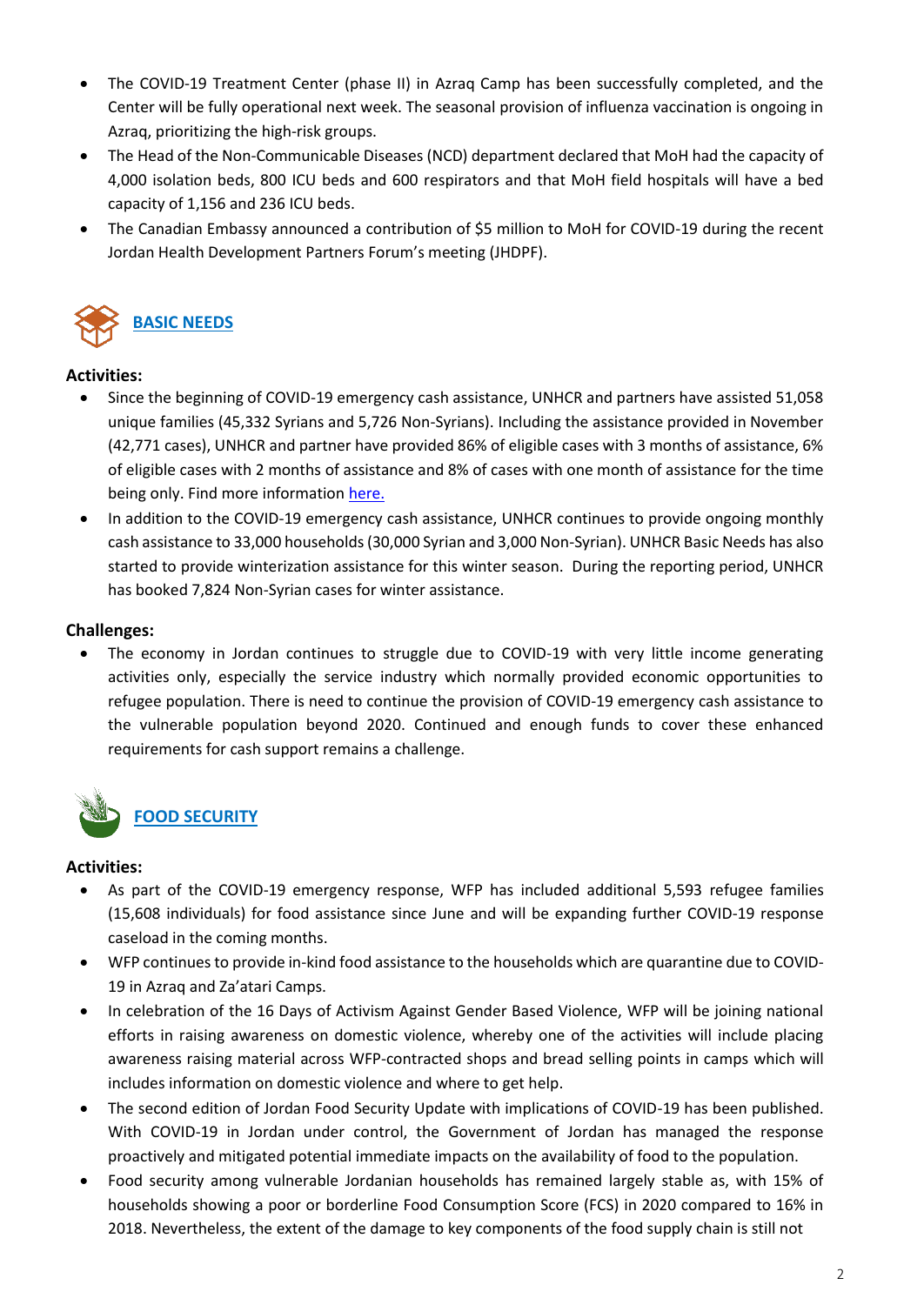• completely quantified. Also, the pandemic still ongoing globally and in the region, Jordan will have to remain attentive to multiple risks that could have adverse effects on the national food security. <https://www.wfp.org/publications/jordan-food-security-update-implications-covid-19-may-2020>



- The Protection Working Group continues to advocate for the "One Refugee Approach" (ORA), where partners are providing services for Non-Syrians in urban areas, such as Community Support Committees and Centers (CSCs) which target all refugees, reduce negative concerns and help improve the protection environment. As direct response to COVID-19, partners employ a variety of information sharing and two-way communication platforms to ensure that reliable, accurate and timely information reaches refugees and that mechanisms are in place to receive their feedback.
- In occasion of 16 days of activism against GBV campaign, and under the national theme "Eliminating all forms of domestic violence against women and girls", UNFPA and UNHCR, together with members of SGBV WG, launched a drawing competition [https://bit.ly/33g7M0j.](https://bit.ly/33g7M0j) Moreover, a calendar of events compiling over 230 organizations' activities (Calendar will be available on the portal). The SGBV WG is organizing a technical webinar and [you can register here.](https://docs.google.com/forms/d/e/1FAIpQLSc0GZi5BG8nP8zmqfplzuoGfpPgy8CNSyzYW2OxGaZgf-9k2w/viewform)
- In Za'atari Camp, 119 activities (73 are virtual) planned for the 16 days of activism. The Za'atari CP-SGBV SWG is coordinating two joint activities:
	- o An online discussion between specialized service providers working on domestic violence, which will later be disseminated on social media;
	- o A video featuring partner staff and volunteers relaying various key messages Camp residents, which will be disseminated through community mobilization channels.
- As a direct response to the impact of the COVID-19 on the GBV service provision and the strengthening of the hotline, UNHCR, UNFPA, UNICEF together with IFH, JRF, JWU, IRC, AWO launched a capacity development programme for GBV case managers and supervisors to provide coaching and delivering quality case management services and psychosocial support over the phone as well as in person. The initiative started with a capacity assessment and will continue with targeted actions over the next 6 months.
- UNHCR's 'Communication with Communities (CWC)' relies on a network of 32 Community Support Committees and Centers (CSCs) located in camp and urban areas across Jordan, managed by over 550 volunteers from refugee and host communities. Volunteers from CSCs along with other refugee groups called Bridges of Communication manage a series of WhatsApp groups, reaching over 62,000 refugees.
- UNHCR engaged with 19,611 refugee and asylum-seekers through Integrated Voice Response (IVR) services, CSCs, partners, UN agencies and Government authorities, and persons of concern were provided with counselling and referral to services. 108 Mobile Help Desks missions were carried out across the Kingdom, reaching 4,570 asylum-seekers and refugees between January and March.
- COVID-19 and related restrictive measures adopted by the Government required the establishment of special measures ensuring business continuity and uninterrupted access to protection, assistance and services. In this context, UNHCR established remote processing and data update functionality. While inperson individual registration and data update remain the standard, remote data updates ensure accurate and up to date information that is essential for assistance targeting, protection interventions, programmatic and funding proposals, distribution through common cash facility and WFP block chain, data protection and data-sharing as well as for supporting UNHCR's refugee coordination role. UNHCR completed remote data update for over 150,000 individuals, aiming to reach 200,000 by end of 2020.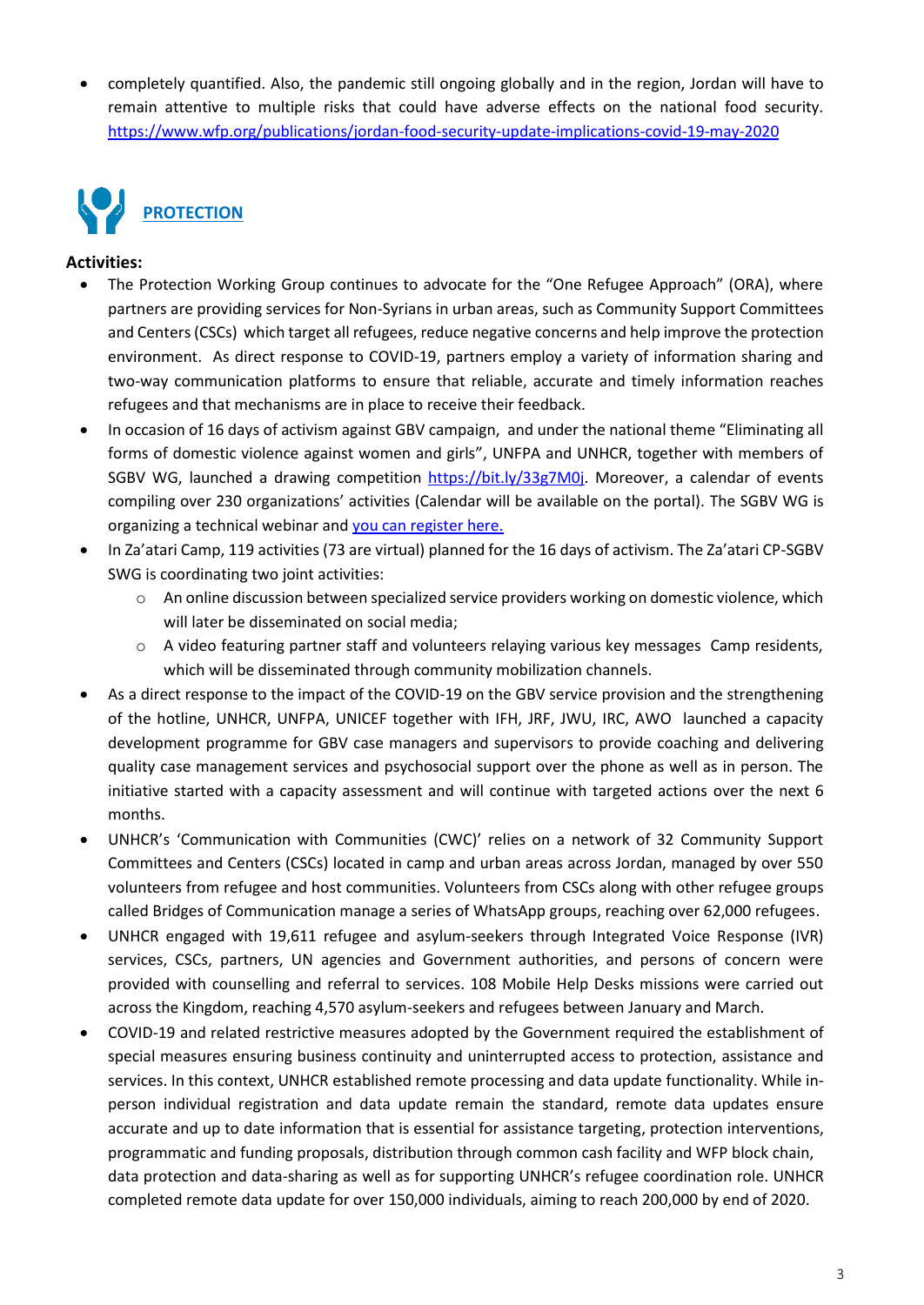• Actual distribution of renewed asylum seekers certificates remains a challenge. In compliance with COVID prevention measures, UNHCR established a hybrid modality that facilitated document distribution to over 72,000 individuals (almost 67,000 to Syrians, over 5,000 to non-Syrians).. It is planned to distribute 100,000 asylum seeker certificates by the end of the year should the epidemiological situation allow. It is anticipated that some 400,000 refugees will be in possession of expired documentation by 1 January 2021, wherefore UNHCR advocates with the Government of Jordan for their validity extension until 30 June 2021.

#### **Challenges:**

• Mental health has substantially deteriorated with movement of restrictions, income loss, lack of prospects for durable solutions and increased tensions in households. Specialized MHPSS services for children, alternatives to detention for children, as well as social services focusing on child protection are lacking. These compounded pressures are eroding resilience and driving many individuals to resort to negative coping strategies.



- UNICEF continues supplying all 112,855 refugees in Azraq, King Abdullah Park (KAP) and Za'atari Camps with an uninterrupted supply of clean water. Over the past few months, and specifically due to an increase in demand as a result of COVID-19, supply through existing infrastructure has increased in comparison to the same period in 2019. However, and with the lower temperatures across Jordan approaching winter, water demand has dropped accordingly, resulting in no additional water being needed to be provided through external water trucking, saving both on costs as well as ensuring that the water supply operation is as sustainable as possible.
- UNICEF and partners continue the disinfection of all vehicles entering Azraq, KAP and Za'atari Camps. Over the past two weeks, over 6,341 vehicles have been disinfected. These activities, considering the increased frequency of rainfall during the winter season, are being reviewed against Ministry of Health (MoH) and World Health Organization (WHO) regulations and assessed regarding their relevance moving forward.
- Over the past two weeks, UNICEF, in coordination with UNHCR and NRC, continued to support families in self-isolation in their shelters or in public (transit) areas in the Camps through the distribution of the following items: 186 cleaning kits, 7 hygiene kits and 59 jerry cans to 987 individuals in Azraq (51% female); 165 cleaning kits, 10 hygiene kits, 10 bottles of hand sanitizer and 47 soap bars to 600 individuals in KAP (50% female); and 284 cleaning kits, 167 bottles of hand sanitizer, 116 hygiene kits and 909 soap bars to 909 individuals in Za'atari (50% female).
- In Za'atari Camp, UNICEF mobilized resources to support two families whose shelters set on fire by delivering 4 buckets, 4 basins, 4 hygiene kits, 4 cleaning kits and 6 hand sanitizers to the victims of the fire (50% female).
- UNICEF donated 2,520 sanitary pads to the JHAS Obstetrics and Gynaecology Clinic in Za'atari Camp. This donation included fabric bags in which the sanitary pads were distributed and will be used to benefit 170 vulnerable girls and women in the Camp.
- In Azraq Camp, UNICEF continues to support the expansion of both the public (transit) area as well as the IMC COVID-19 treatment facility. The water and wastewater connections have been completed at both International Medical Corps and public area sites, and work on the WASH units themselves are ongoing.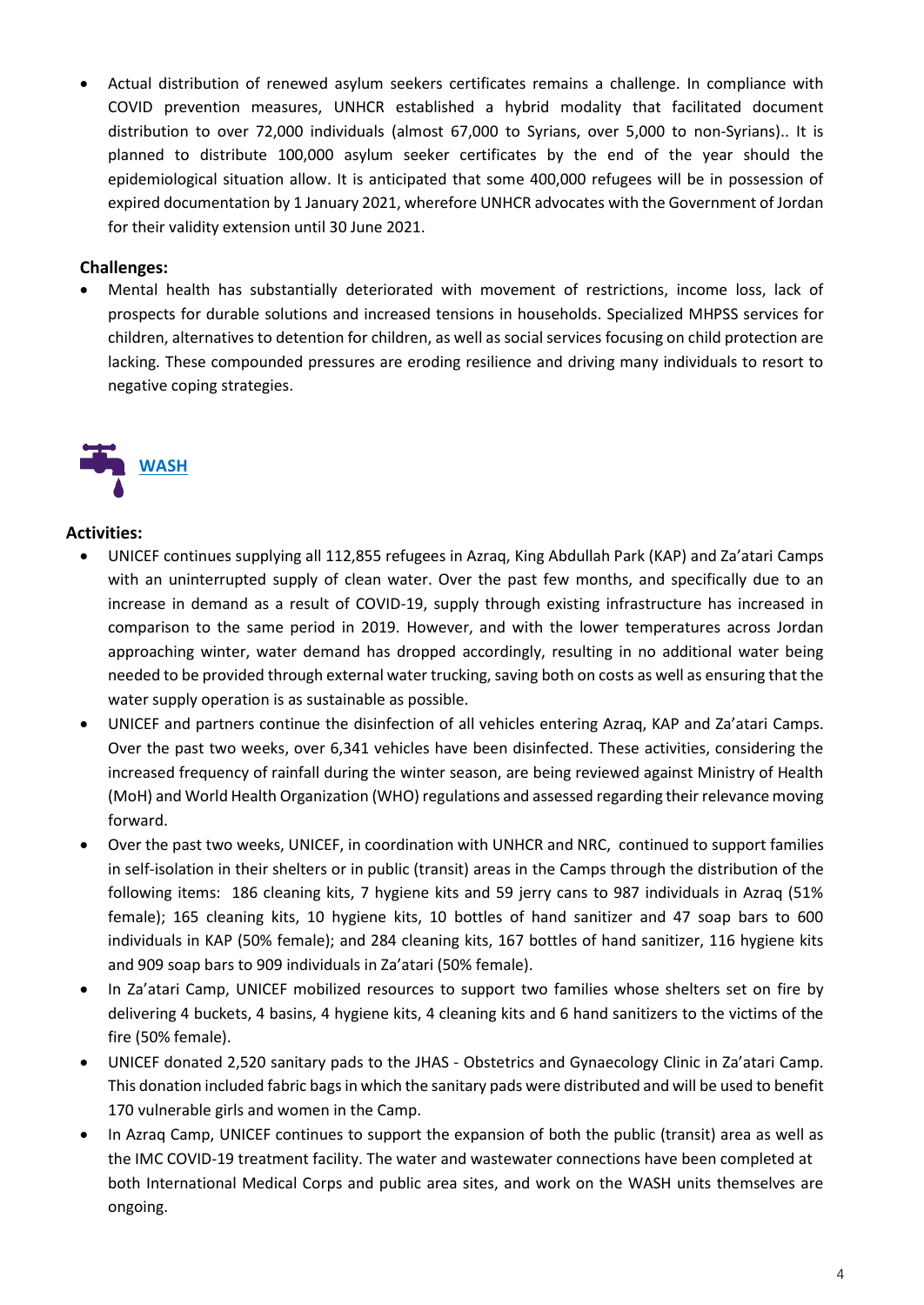• Risk Communication and Community Engagement continued in cooperation with ACF, ACTED, and OXFAM, with approved messaging disseminated to over 142 WhatsApp groups to 4,606 individuals (45 per cent female) living in camp populations and host communities. The messaging has been focused on water conservation and information regarding COVID-19 awareness and prevention, as well as general updates regarding movement restrictions.



### **Activities:**

- MoE has announced a return to classroom-based learning for children attending schools for the deaf and blind. MoE has also announced that specialized support for children with learning disabilities in general education can now restart. This is not a return to classroom-based education but will allow children with learning disabilities to access specialized learning support services within schools.
- Several implementing partners from the ESWG including Intersos, Noor Al Hussein Foundation, Save the Children, the Jordanian Hashemite fund, and Vento Di Terra have been providing cash for education support to Syrian and non-Syrian refugees in host communities, providing vulnerable children with means to access education. So far, 1,388 girls and boys as well as 518 men and women have been reached with cash programming to support continuity in learning.
- On 21 November, 130 participants virtually graduated from British Council's Community Language Support Programme (CLSP). This included 60 center managers who received TOT on the CLS methodology and delivered English training to 70 refugee students. The CLSP supported community centres across Jordan to provide high quality, engaging and relevant English language provision to marginalised and displaced learners by providing teachers with opportunities to build their English language proficiency, and support to adopt Language for Resilience informed pedagogical approaches. Those managing and supporting teachers (such as community centre managers) also received training so that, together, high quality language learning environments are created.
- During the past two weeks, additional 1,020 learners were reached through Kolibri, UNHCR's digital educational platform, benefiting 2,203 students in total. This number includes 480 from Za'atari Camp, 171 from Azraq Camp and 1,552 from urban areas.
- UNHCR developed a web-based application for Syrian refugees in Jordan and Lebanon to submit their online applications to the JICA Japanese scholarship. The link is available [here.](https://unhcr.io/JICA/)
- UNICEF is supporting the effective roll-out of Learning Bridges in Za'atari Camp. UNICEF shared introductory videos and positive examples from different schools in Jordan to supervisors and focal points in the two Directorates of Education. The supervisors appointed a focal point in each school who will follow up on teachers' training, material distribution and share good examples of students' work.
- During the reporting period, UNICEF distributed 160 family activity kits in Za'atari Camp and 124 in Azraq Camp (816 children reached in Za'atari, but no individual figure available for Azraq).



#### **Activities:**

Based on stakeholder engagement conducted by DRC, the following are recommendations to support business growth and job creation: stronger investment to be made in effective and relevant training curriculums; stronger partnerships between NGOs and the private sector to provide market-driven training programs in each respective region, and to provide efficient transportation solutions to increase access to training programs; NGOs to implement vocational training initiatives in coordination with local and governmental entities; increased in awareness campaigns to attract youth for participation, and Vocational